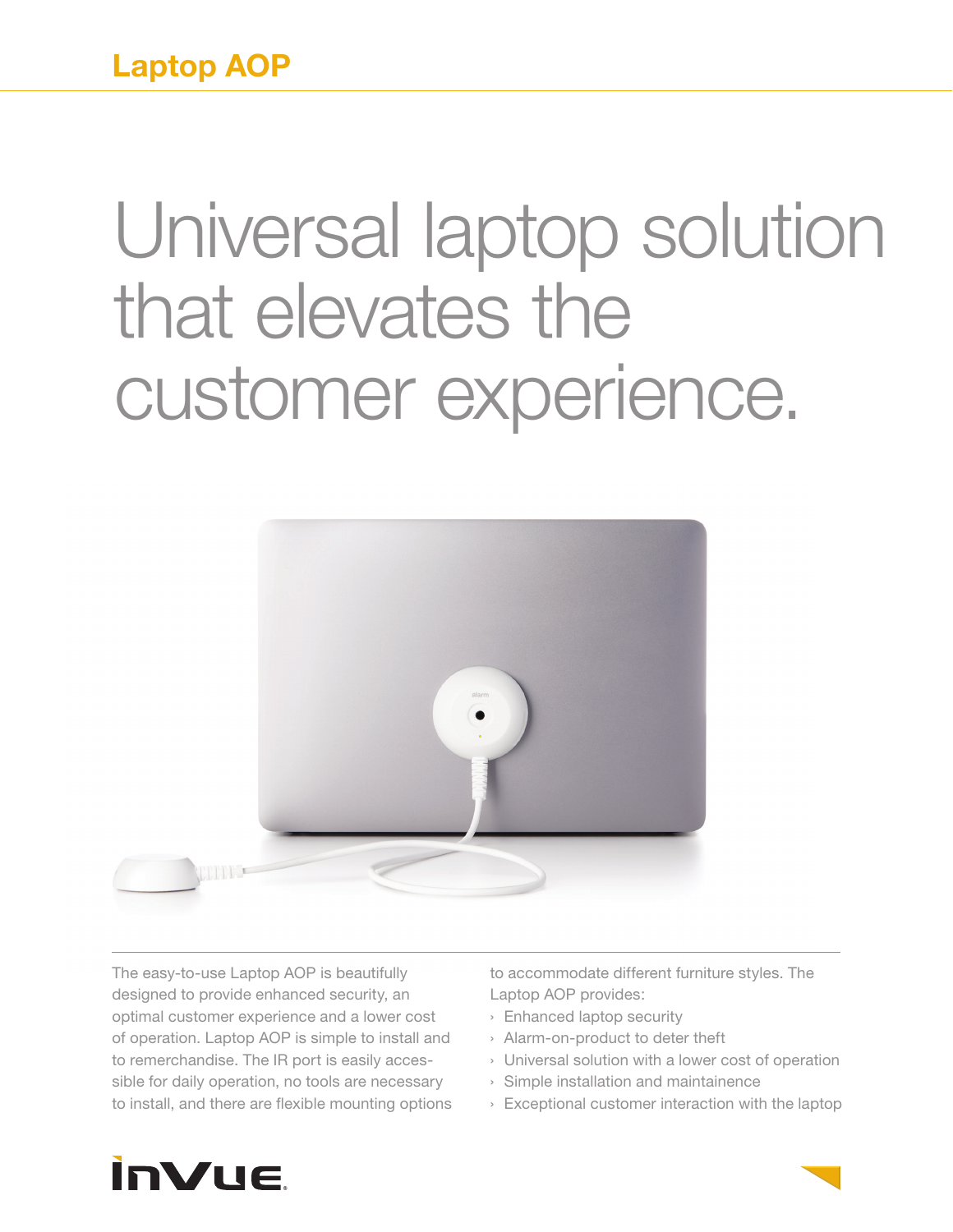## **FEATURES AND BENEFITS**

- 1 Cut resistant steel cable with 24" lift capability and 45lb pull force
- 2 "Anti-Grip" design
- 3 95 dB alarm
- 4 Can be mounted above or below counter
- 5 One-to-one alarm on product





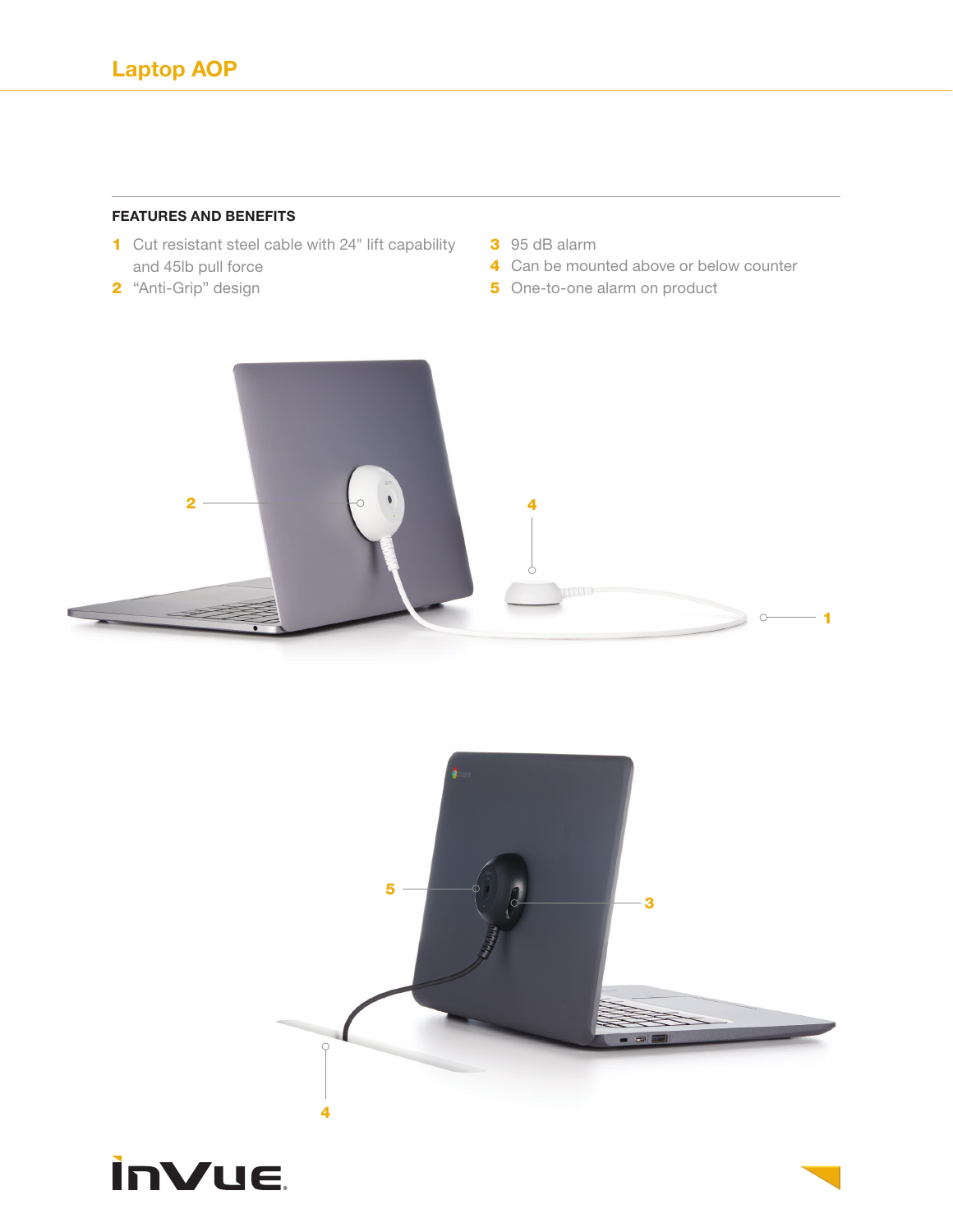## **FEATURES AND BENEFITS (continued)**

- 1 Mounts to flat and curved surfaces
- 2 No special tools required to install simply **4** Access Manager compatibility peel the adhesive and stick
- **3** Easy access to IR port to arm / disarm quickly
	-



## **inVue**